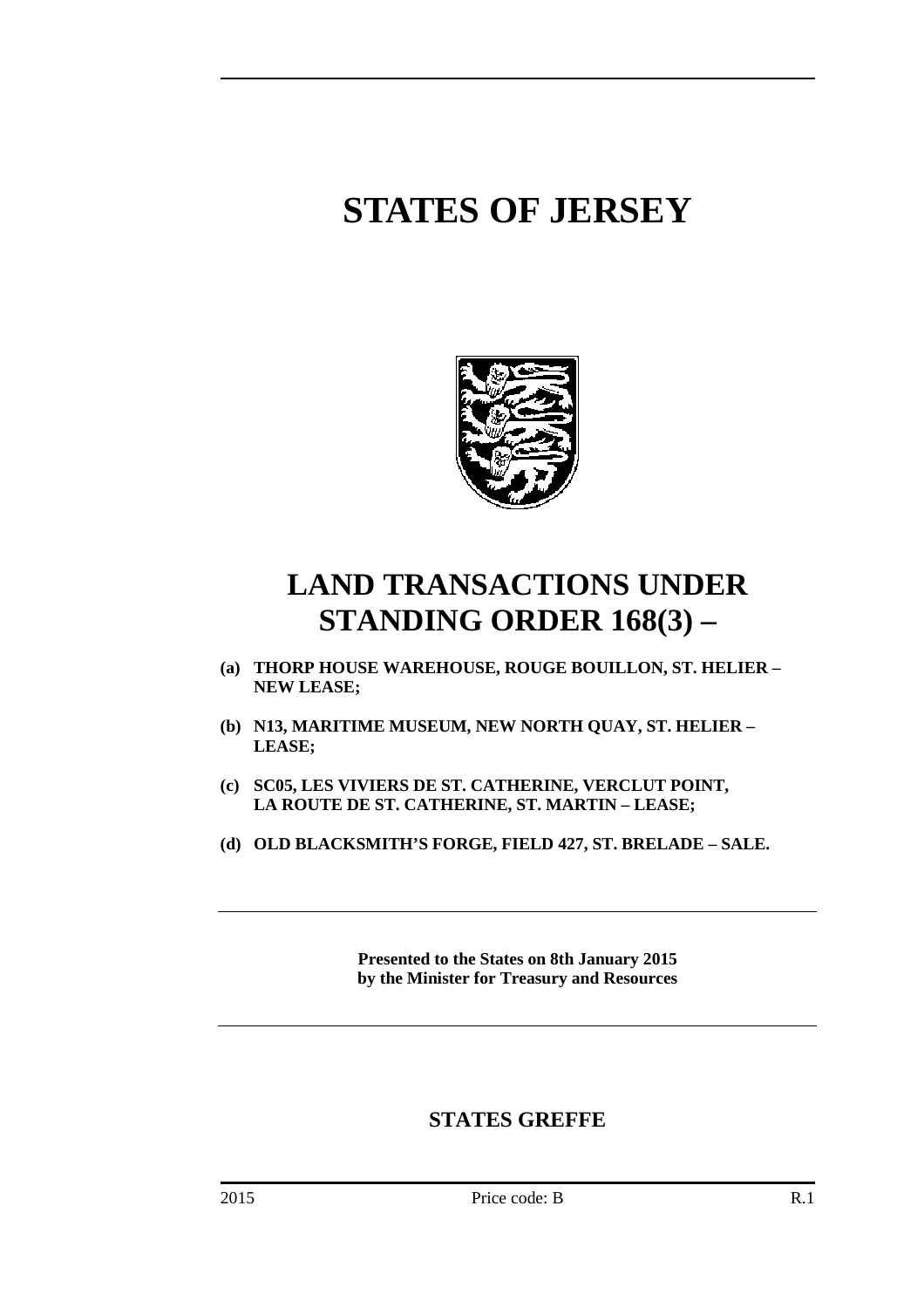#### **REPORT**

**Decision(s):** Under Standing Order 168(3) the Minister for Treasury and Resources hereby notifies the States that he has accepted the recommendation of the Property Holdings Department to agree to the following –

#### **(a) Land transaction –**

- (1) To grant a new lease of Thorp House Warehouse, Rouge Bouillon, St. Helier, for a term of 2 years commencing 1st January 2015 to the sitting tenant.
- (2) To confirm the above decision after giving the States 15 working days' notice of the transaction, and to cause the transaction to be completed.

After the expiry of 15 days following presentation to the States the transaction may be concluded.

*(Drawing attached at Appendix 1.)* 

*Further information on this decision can be found on www.gov.je under Ministerial Decisions/Treasury and Resources/Property Holdings (reference MD-PH-2014-0216).* 

#### **(b) Land transaction –**

- (1) To lease out N13, Maritime Museum, New North Quay, St. Helier, for a term of 9 years with effect from 1st January 2014.
- (2) To confirm the above decision after giving the States 15 working days' notice of the transaction, and to cause the transaction to be completed.

After the expiry of 15 days following presentation to the States the transaction may be concluded.

*Further information on this decision can be found on www.gov.je under Ministerial Decisions/Treasury and Resources/Property Holdings (reference MD-PH-2014-0217).* 

#### **(c) Land transaction –**

- (1) To lease out SC05, Les Viviers de St. Catherine, Verclut Point, La Route de St. Catherine, St. Martin, for a term of 9 years with effect from 1st January 2015.
- (2) To confirm the above decision after giving the States 15 working days' notice of the transaction, and to cause the transaction to be completed.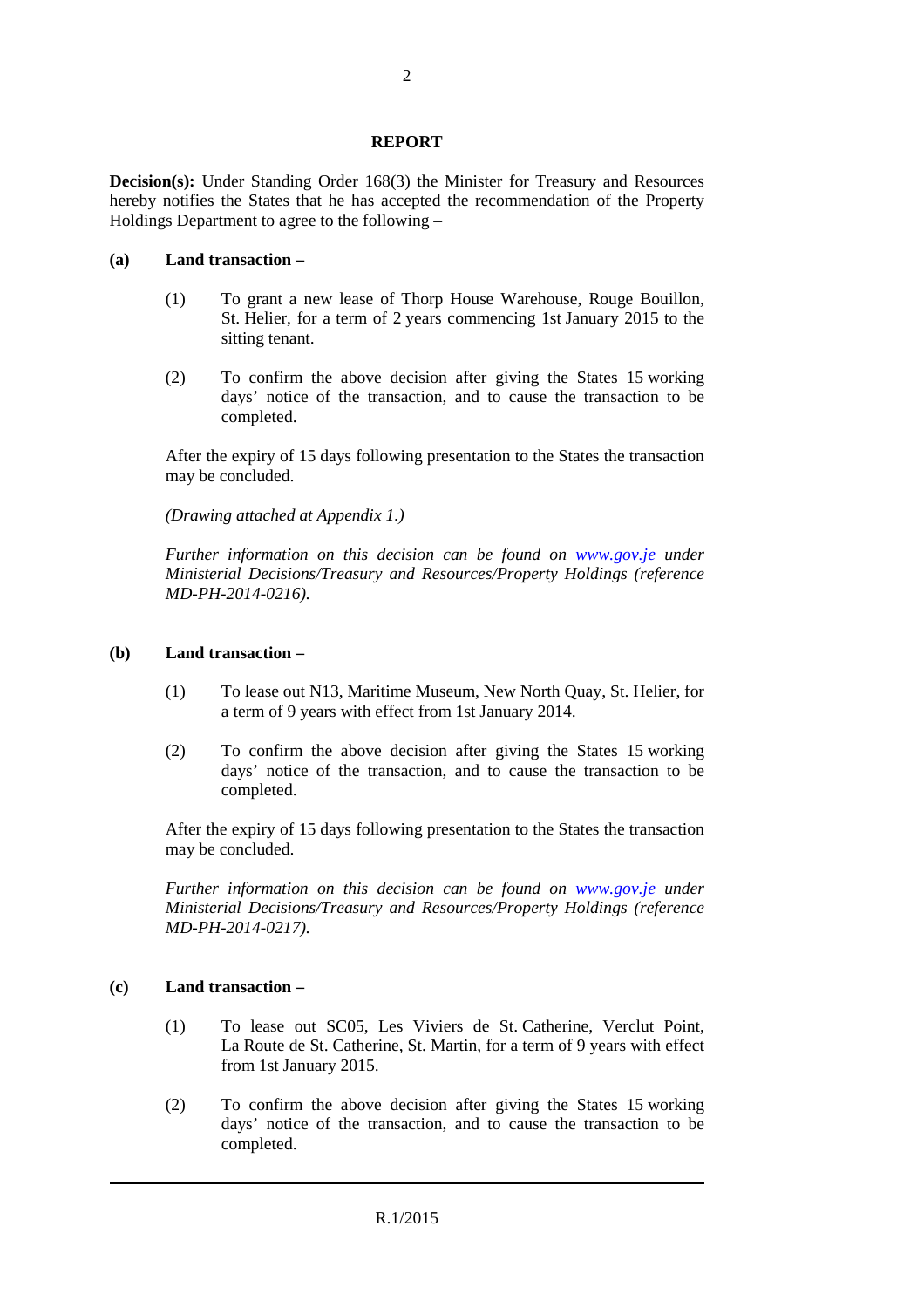After the expiry of 15 days following presentation to the States the transaction may be concluded.

*Further information on this decision can be found on www.gov.je under Ministerial Decisions/Treasury and Resources/Property Holdings (reference MD-PH-2014-0218).* 

#### **(d) Land transaction –**

- (1) To sell the property known as Old Blacksmith's Forge, Field 427, St. Brelade, to the preferred purchaser, following the offer recently received in connection with the marketing of the property, with each party to meet their own costs in passing contract.
- (2) To confirm the above decision after giving the States 15 working days' notice of the transaction, and to cause the transaction to be completed.

After the expiry of 15 days following presentation to the States the transaction may be concluded.

#### *(Drawing attached at Appendix 2.)*

*Further information on this decision can be found on www.gov.je under Ministerial Decisions/Treasury and Resources/Property Holdings (reference MD-PH-2014-0222).*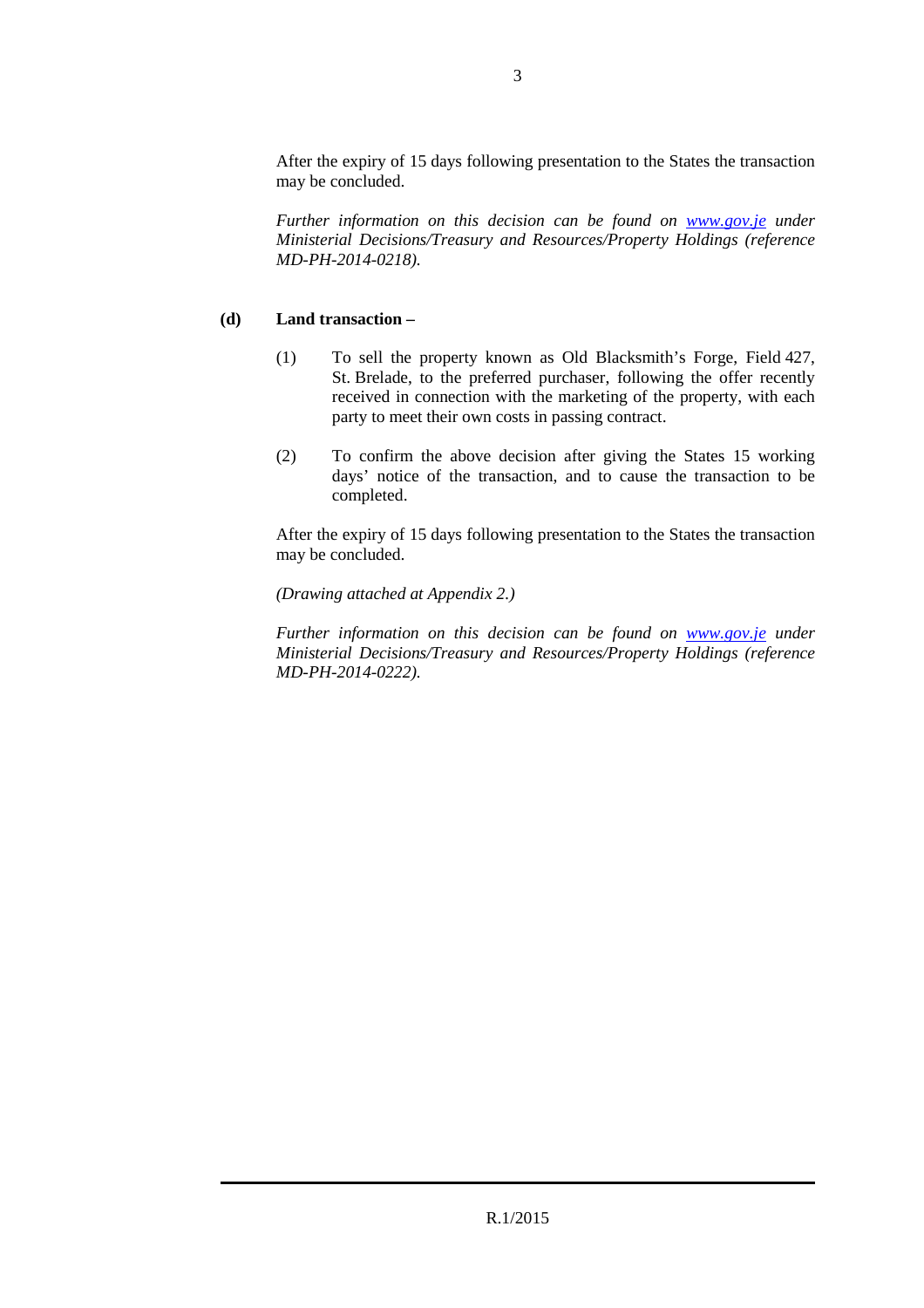

4

**APPENDIX 1**